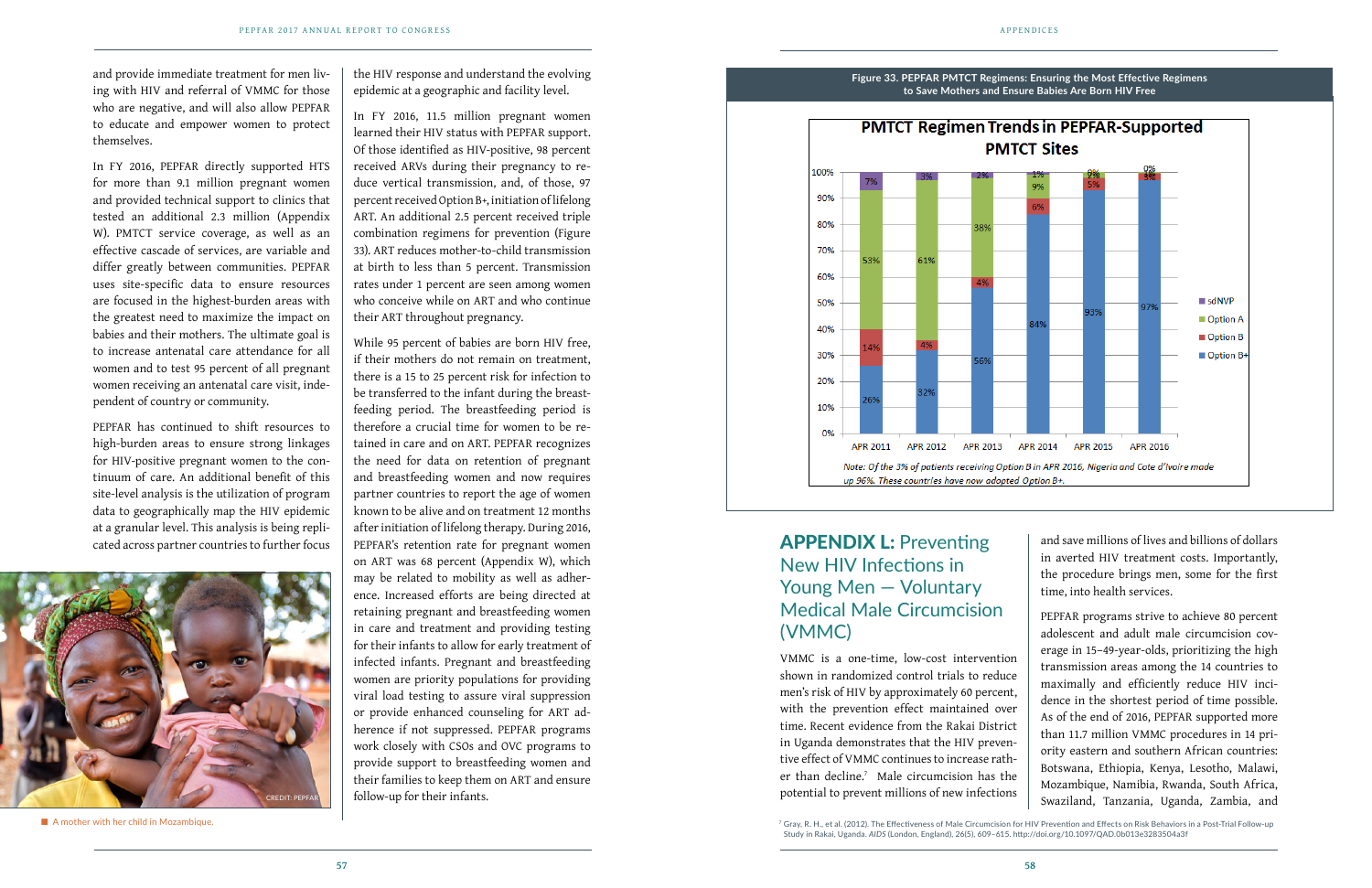Zimbabwe, rapidly approaching the 2017 target of 13 million. PEPFAR will support more than 3 million additional VMMCs in FY 2017. Assuming each country reaches the 90-90-90 HIV treatment targets, modeling analysis projects that the nearly 9 million male circumcisions conducted through September 2015 will avert

more than 240,000 HIV infections by 2025. PEPFAR continues to prioritize this one-time intervention by increasing central funding to this intervention in 2017.



■ An HIV/AIDS prevention educator in Zambia.

In addition, PEPFAR is targeting men aged 15–29 for VMMC to maximize the preventive benefits, with expanded inclusion of the 10–14-year-olds as saturation is reached in the older age groups. Maximum benefit is seen when circumcision is done before sexual debut, and the most immediate benefits are obtained by focusing on the 15–29 age group. The distribution of VMMC by age bands is shown in Figure 36. VMMC procedures done over the past six years should start to impact new infections in men now 20–34 years old and also the secondary transmission to young women over the next four years. PEPFAR will be carefully tracking this impact through the PHIAs in Kenya, where VMMC coverage has been high over the past several years.

Annual VMMC results are shown in Figure 34, with cumulative results shown in Figure 35.



10,000,000 9,000,000 Uganda's VMMC results 8,000,000 in FY 2015 and FY 2016 decreased due to 7,000,000 introduction of WHO's 6,000,000 requirement for tetanus immunization before the 5,000,000 procedure. 4,000,000 3,000,000 2,000,000 1,000,000  $\Omega$ 2010 2012 2009 2011